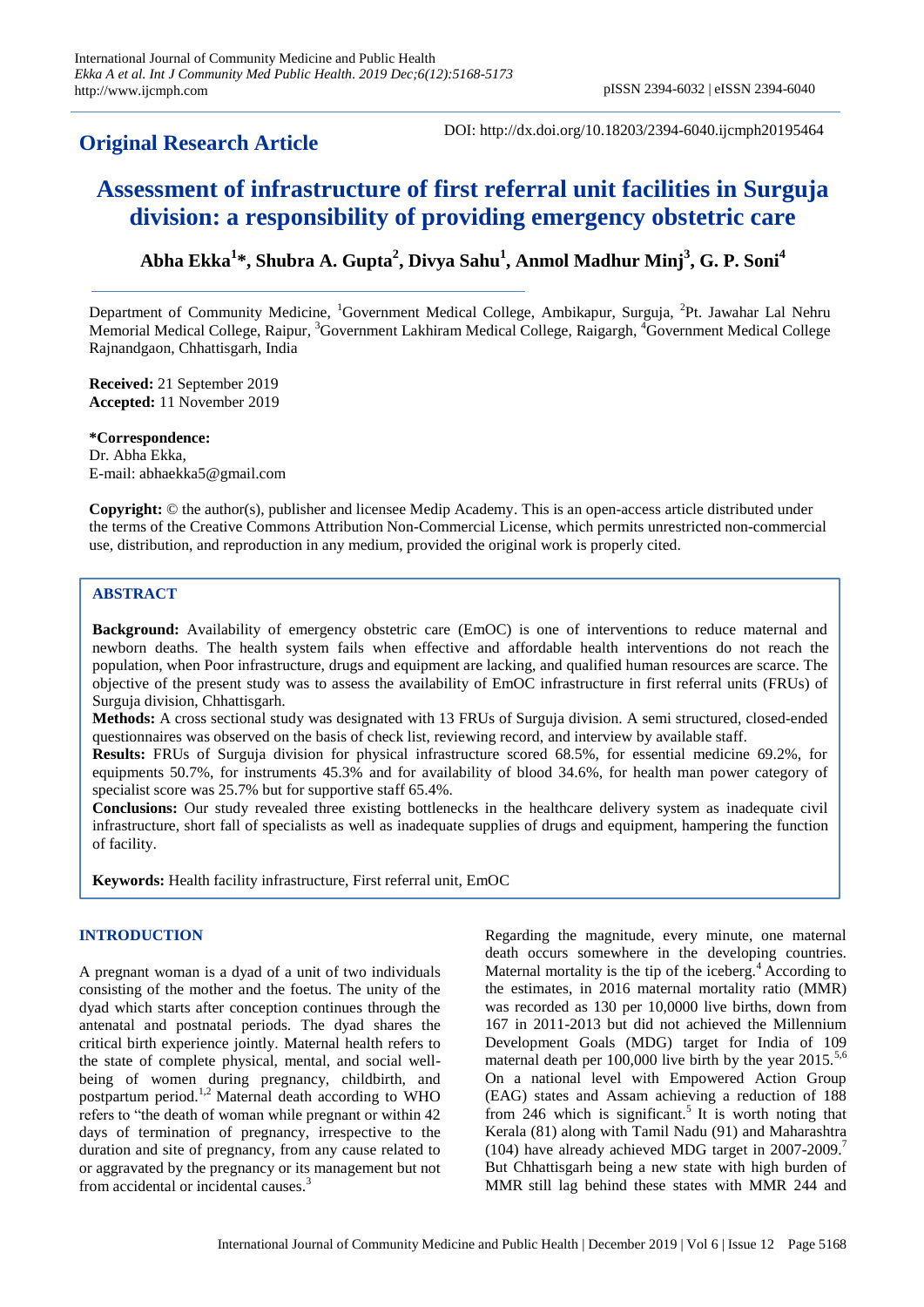Surguja division with 271 MMR is second most contributory division in the state due to causes related to pregnancy and childbirth.<sup>8</sup>

Majority (80%) maternal death is due to direct causes (Figure 1). $\degree$  These causes are preventable and reduce 80% of maternal death only if women access to essential obstetric services through health system. <sup>9</sup>



**Figure 1: Causes of maternal mortality.<sup>10</sup>**

Over the past decade, national plans and programmes in India have stressed the need for universal screening for high-risk pregnancies and for operationalizing essential and emergency obstetric care (EmOC). Therefore, provision of EmOC as close to the community as possible was taken up under the Child Survival and Safe Motherhood Programme of India launched in 1992 and supported by the World Bank and United Nations Children's Fund which emphasized the importance of access to EmOC by setting up first referral units (FRUs) at the community health centres or sub-district level hospitals in 1992.<sup>10</sup> These FRUs are the first link to which a woman at high risk is referred prenatally or sent for EmOC and where the following critical services should be available 24-hour round the clock at fully functional FRUs as services including EmOC including surgical interventions like caesarean sections; new-born care; blood storage facility.<sup>10,11</sup>

The health system fails, when effective and affordable health interventions do not reach the population. This occurs when provider skills are inadequate, drugs and

equipment are lacking, poor infrastructure and qualified human resources are scarce.<sup>12</sup>

It should be noted that the critical interventions may currently not be available even in some district headquarter hospitals, particularly in the newly created districts in the EAG states and Chhattisgarh state being one of them. Therefore, operationalization effort must be carefully sequenced, and should start by making district hospital fully operational as a FRU.

The term 'infrastructure' is used to describe the elements of health care delivery system. In context to health care delivery system it refers to physical infrastructure, manpower, drugs, equipments and blood availability which are the prerequisite for health care delivery. That's why the study has been conducted to assess the status of FRUs facility for providing EmOC in order to prevent maternal mortality in Surguja division of Chhattisgarh.

#### **METHODS**

A descriptive, cross sectional, observational hospital based study was conducted in the government health facilities, designated as FRUs of Surguja division (Chhattisgarh), India from February 2015 to April 2016. Simple random sampling used for selection of study setting i.e., Surguja division and the study area included all 13 govt. designated FRU's. They were 5 district hospitals and 9 community health centres (CHC's). Study tool used was semi structured, closed-ended questionnaires designed by using the Indian Public Health Standards Guideline of Govt. of India (GoI) 2012 and guideline for operationalizing FRUs GoI 2004. Assessment categories were physical infrastructure, manpower, equipments, essential drugs, blood availability with many sub categories (Table 1). Study technique used was observational using check list, reviewing record, and interview of available nursing staff at respective ward, labour room, drug store keeper, in charge of maternity ward. Pilot study was done in 2 centres (i.e., designated FRU's 1 CHC and 1 district hospital) out of Surguja division using the above mentioned tool.

| <b>S. No.</b> | <b>Main categories</b>         | No. of sub<br>categories | <b>Max.</b> score of main<br>categories | Min. score of main<br>categories |
|---------------|--------------------------------|--------------------------|-----------------------------------------|----------------------------------|
|               | <b>Physical infrastructure</b> | 09                       | 234                                     |                                  |
|               | <b>Manpower</b>                |                          |                                         |                                  |
| a)            | specialist                     | 03                       | 78                                      |                                  |
| $\mathbf{b}$  | Medical officer                | 03                       | 78                                      |                                  |
| $\mathbf{c})$ | Supportive staff               | 04                       | 104                                     |                                  |
|               | <b>Essential Medicine</b>      | 05                       | 130                                     |                                  |
|               | <b>Instrument</b>              | 05                       | 130                                     |                                  |
|               | Equipment                      | 06                       | 156                                     |                                  |
|               | <b>Blood</b>                   | 01                       | 26                                      |                                  |

**Table 1: Distribution of score of categories according to number of sub categories assessed in 13 FRUS.**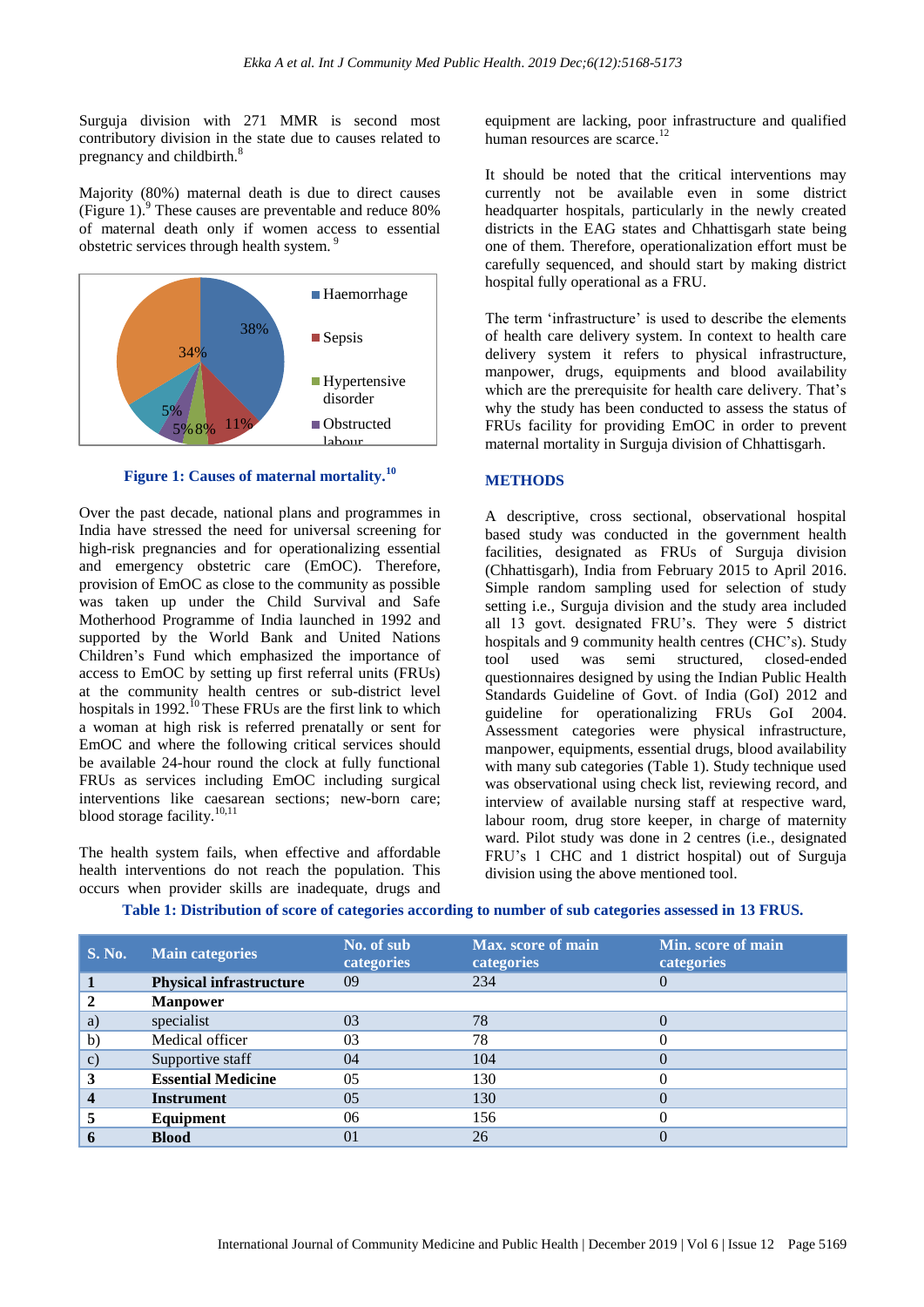The compilation of study done by using excel and analysis was done on the basis of scoring system for each facility. Score 0, 1 and 2 was used for subcategories only. Score '0' mean not available at all, score '1' mean available but not according to norm, score '2' mean available according to norm. So the maximum score of each sub category is 26 and minimum score is '0'. Total score of main categories depended upon number of sub categories. Later sub categories score was compiled to find out score of main categories. Each score was also interpreted as percentage.

#### *Ethical statement*

Ethical approval for the study was obtained from institutional ethics review committee of Pt. J.N.M. Medical College Raipur, AYUSH University and National Health Mission (NHM) director of the Chhattisgarh state and in charge of the respective.

#### **RESULTS**

#### *Physical infrastructure*

In assessment of physical infrastructure subcategories included were labour room, eclampsia room, newborn care corner (NBCC) in labour room, operation theatre (OT) blood storage unit, laboratory, Newborn Stabilisation Units (NBSU), nurses duty room, doctors duty room. Status of labour room score was 25 (96.1%) and NBCC in labour room score was 26 (100%) which indicates good preparedness for expecting mother and new born. But OT room score with 18 (69.2%) hampered the provision of comprehensive EmOC. Assessment of duty room, doctor's duty room score was 22 (84.6%), while nurse's duty room score was only 12 (46.1%). Bad preparedness of NBSU and eclampsia room was interested with scoring of 04 (15.3%) and 0 (0%) respectively. While blood storage unit score was 12 (46.1%). Laboratory score with 26 (100%) indicated status of good preparedness for lab services. Overall score for physical infrastructure of FRU's was 145 (61.9%) reflecting presence of poor infrastructure (Table 2).

#### **Table 2: Status of physical infrastructure of FRUs of Surguja division.**

| <b>Civil infrastructure</b> | <b>Score</b>   | $\frac{0}{0}$ |
|-----------------------------|----------------|---------------|
| Labour room                 | 25             | 96.1          |
| Eclampsia room              | 0 <sup>0</sup> | 00            |
| <b>NBCC</b> in labour room  | 26             | 100           |
| OТ                          | 18             | 69.2          |
| <b>Blood storage unit</b>   | 12             | 46.1          |
| Laboratory                  | 26             | 100           |
| <b>NBSU</b>                 | 04             | 15.3          |
| <b>Nurses duty room</b>     | 12             | 46.1          |
| Doctors duty room           | 22             | 84.6          |
| <b>Total</b>                | 145            | 61.9          |

#### *Essential medicines, equipment's, instruments, blood*

Category of essential medicine included 4 antibiotics (Inj. Gentamycin, inj. metronidazole, inj. ceftrixone, inj. ciprofloxacin); 2 analgesic (inj. paracetamol, inj diclofenac); 3 IV fluid (NS, RL, 5% dextrose); 23 emergency drugs included all life-saving drugs and for management of obstetric complication (adrenaline, atropine, ergometrin, salbutamol, derriphylline, hydrocortisone, inj. insulin, promethazine, digoxin, frusemide, aminophylline, methyldopa, sodium inj. bicarbonate, Ca gluconate, misoprostol, oxytocin inj, capsule nifedipine, inj. duvadilan, inj magnesium sulphate, inj. ritodrine, inj dexa, inj. diazepam, inj. phenytoin.); 3 anaesthetic drugs (halothane, ketamine, lignocaine 2%).

Score on availability of essential drugs in FRUs of Surguja division was 90 (69.23%). Maximum lacking was found in availability of emergency drugs with score 13(50%) followed by analgesic and anaesthetic drugs with score 14 (53.9%) and 15 (57.67%) respectively. On the contrary, availability of IV fluid was 100% (Table 3).

#### **Table 3: Status of essential medicine, equipment's, instruments and blood availability of FRUs of Surguja division.**

|                                    | <b>Scores</b> | $\frac{0}{0}$ |  |  |  |
|------------------------------------|---------------|---------------|--|--|--|
| <b>Essential medicine</b>          |               |               |  |  |  |
| Antibiotics                        | 22            | 84.6          |  |  |  |
| Analgesic or anti-<br>inflammatory | 14            | 53.9          |  |  |  |
| <b>IVF</b>                         | 26            | 100           |  |  |  |
| Emergency drugs                    | 13            | 50            |  |  |  |
| Anaesthetic drugs                  | 15            | 57.69         |  |  |  |
| Total                              | 90            | 69.2          |  |  |  |
| <b>Equipments availability</b>     |               |               |  |  |  |
| Equipment of labour room           | 13            | 50            |  |  |  |
| <b>NBCC</b>                        | 13            | 50            |  |  |  |
| Operation theatre                  | 16            | 61.5          |  |  |  |
| <b>NBSU</b>                        | 3             | 11.5          |  |  |  |
| Blood storage unit                 | 14            | 53.8          |  |  |  |
| Laboratory                         | 20            | 83.3          |  |  |  |
| Total                              | 79            | 50.7          |  |  |  |
| <b>Instruments</b>                 |               |               |  |  |  |
| Instruments of labour room         | 13            | 50            |  |  |  |
| <b>NBCC</b>                        | 11            | 47.8          |  |  |  |
| Operation theatre                  | 18            | 69.23         |  |  |  |
| <b>NBSU</b>                        | 4             | 15.38         |  |  |  |
| Laboratory                         | 13            | 50            |  |  |  |
| Total                              | 59            | 45.3          |  |  |  |
| Availability of blood              | 9             | 34.6          |  |  |  |

For study purpose, instrument category included small articles, contents of tray while equipment category included machine, big articles and logistic. On assessment of availability of equipments in FRUs of Surguja division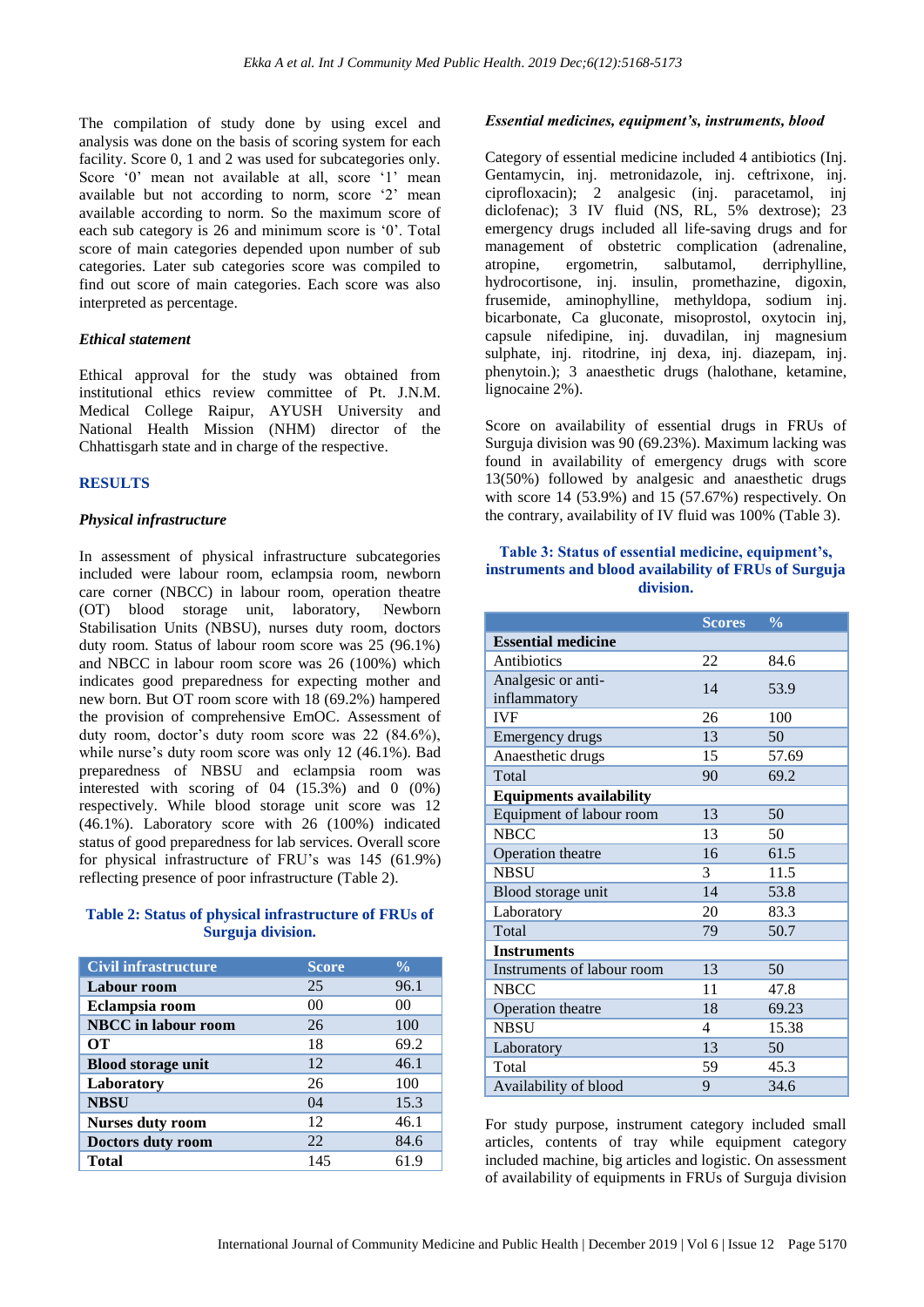score was only 79 (50.7%). Poor or non-availability of equipments at various areas like NBSU and NBCC, labour room was observed with score 3 (11.5%) and 13 (50%) each respectively. Blood storage unit scored 14 (53.8%); OT 16 (61.5%) and laboratory 20 (83.2%) (Table 3).

In another main category instruments, its availability score in FRUs of Surguja division was 59 (45.38%). Maximum score in its subcategory was found in OT 18 (69.23%) followed by labour room and laboratory scored 13 (50%).While score in NBSU and NBCC was 4 (15.38%) and 11 (47.8%) respectively. This finding was due to non-availability of physical infrastructure for NBSU (Table 3).

Category of blood availability observed presence of blood group A, B, AB, O Rh positive in FRUs. Score of 9 (34.61%) was obtained (Table 3).

## *Health workforce*

On assessment of human manpower; where in specialist group included obstetrician, anaesthetic and pediatrician. Medical officer category included trained EmOC, lower segment caesarean section (LSAS), NBCC. Supportive staff included staff nurse, pharmacist, lab technician, OT assistant. Study shows that pertaining to specialist workforce score was 20 (25.7%). In specialist subcategory obstetrician scored 8 (30.7%). Situation of pediatrician and anaesthetic was worse with each score 6 (23.1%). Analysis of training status of medical officer scored only 34 (43.5%). Its subcategory trained in EmOC scored 14 (53.8%). Situation was worse with poor score in training in LSAS and Navjaat Shishu, Suraksha Karyakram (NSSK) with 8 (30.7%) and 12 (36.75%) respectively.

#### **Table 4: Health manpower in FRUs of Surguja division.**

| <b>Health workforce</b> | <b>Score</b> | $\frac{0}{0}$ |  |  |
|-------------------------|--------------|---------------|--|--|
| <b>Specialist</b>       |              |               |  |  |
| Obstetricians           | 8            | 30.7          |  |  |
| Anaesthetics            | 6            | 23.1          |  |  |
| Paediatricians          | 6            | 23.1          |  |  |
| Total                   | 20           | 25.7          |  |  |
| <b>Medical officers</b> |              |               |  |  |
| Trained in EmoC         | 14           | 53.8          |  |  |
| Trained in LSAS         | 8            | 30.7          |  |  |
| Trained in NSSK         | 12           | 46.1          |  |  |
| Total                   | 34           | 43.5          |  |  |
| <b>Supportive staff</b> |              |               |  |  |
| Staff nurse             | 15           | 57.6          |  |  |
| pharmacist              | 20           | 77            |  |  |
| Lab technician          | 22           | 85.6          |  |  |
| OT assistant            | 11           | 42.3          |  |  |
| Total                   | 68           | 65.4          |  |  |

Pertaining to supportive manpower, Surguja division scored only 68 (65.4%). Score of lab technician was 22 (85.6%), followed by pharmacist 20 (77%), staff nurse 15 (57.6%) and OT assistant 11 (42.3%) (Table 4).

# **DISCUSSION**

The study covered all the designated FRU's of Surguja division which has hilly terrain, inhabited by tribal population who depend on the government facility to get health related services. This is probably first study in this region that has assessed the status of infrastructure of FRU's. So an effort has been made to throw light on the key issues which might be affecting the functionality of FRUs for providing optimal level of care.

Access to quality public healthcare remains a pressing need amongst rural and remote populations of India. The NHM has been promoting institutional delivery to reduce maternal and neonatal deaths. But present study found that there are constraints of physical infrastructure, human resources, equipments, drugs and blood. If there is lacking of physical infrastructure, there is also lack of other resources. Similar finding was observed in many studies [Anwar et al, Sahu et al, Service Availability and Readiness Assessment (SARA) index Uganda].<sup>13-15</sup> A study conducted by State institute of health and family welfare, Rajasthan in CHC found labour room availability was 90.3%, OT availability according to norm was only 49.7%. 90.3% had laboratory room. Blood storage unit was available at  $58.1\%$ .<sup>16</sup> These findings are not consistent with present study which scored labour room 96.1%, OT 69.2%, laboratory room 100%, blood storage unit 46.1%. This difference in finding may be due to different data analysis method. But both studies show presence of poor physical infrastructure.

Most of the equipments and instruments required to provide EmOC at different physical infrastructure were not available interpreted by score obtained was 50.7% and 34.6% respectively. A study done by Anwar et al observed different equipments scores ranging from 36.6% to 95.1%.<sup>13</sup> Again both studies indicates non availability of all equipments and instruments at all facility. Somewhat better situation was observed in present study pertaining to essential drugs scored with 69.2%, with availability of *in vitro* fertilisation (IVF) 100%; with emergency and anaesthetic drugs 57.9%. Similar finding in Sahu et al showing that IVF, oxytocin, antibiotics, available in all facilities. $14$  While under category of emergency drugs adrenaline 33.3%, methyldopa, magnesium sulphate, nifedipine, diazepam in 66.7% of facility. But again both studies showed overall deficit in supply of medicine. Among the 13 FRUs, blood availability scored was only 34.6% in comparison to blood storage unit score 46.1%. This indicates that there is lack of availability of all types of blood groups even in presence of blood storage unit. Similar finding in SARA index Uganda 2013 also shows that blood supply sufficiency was 36%.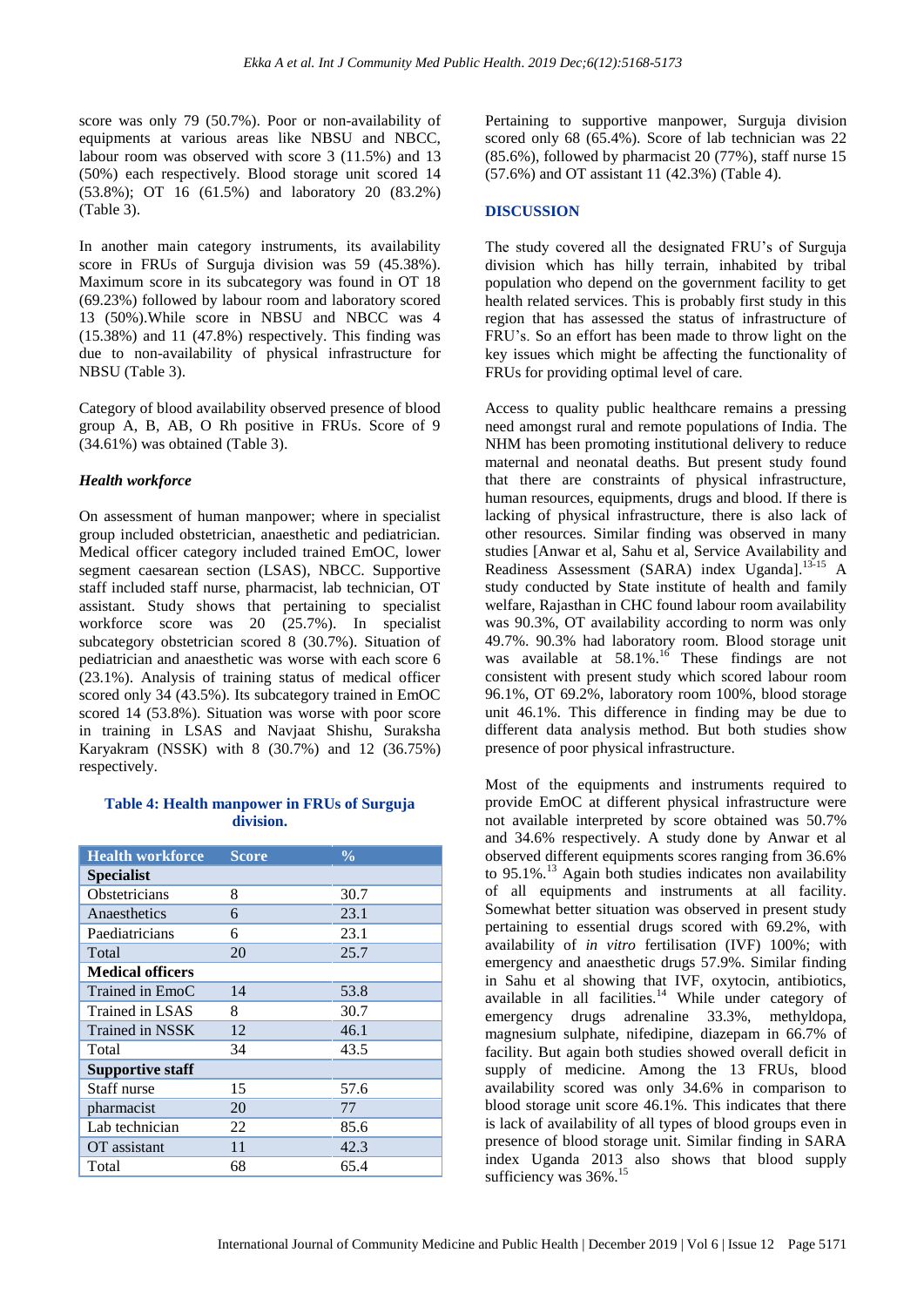Good EmOC is most critical for reducing MMR, and Csection is the central issue in EmOC as it requires a trained surgeon and anaesthetist. An obstetric and anaesthetic specialist is necessary in FRUs for EmOC. But in this study main barrier in delivering was least availability of specialist (25.7%). A study done by Gaidhane in 2 CHCs of Maharashtra observed that one of the mostly providing non-emergency services due to nonavailability of 24×7 specialist other CHCs don't have any specialist available.<sup>17</sup> Similarly a study done by Raman availability of gynaecologist and anaesthetic is a problem and observed that obstetrician only in 6 facilities out of 12 and anaesthetic only in 3 out of 6 while only 1 FRU out of 12 had pediatrician.<sup>18</sup> In another study done by Dasgupta in different districts of Uttar Pradesh found that skilled human resource continued to be scarce. Only 10 (19.23%) obstetricians were available for the 52 CHCs in spite of the fact that CHCs were meant to serve as first referral centers.<sup>19</sup> Also in one of the editorial paper Pundev et al showed that current position of specialist manpower at CHC reveal that as on March, out of sanctioned posts, 40.7% of obstetricians, 43.1% of paediatricians were vacant and in comparison to existing infrastructure, there was shortfall of 65.1% of obstetricians, 79.8% of pediatricians.<sup>20</sup>

In order to reduce the maternal and newborn mortality, reforms related to human resources are critical to improving health systems. $13,18$  The government is focusing on overcoming the constrain of specialist by introducing successful initiatives i.e., training of MBBS doctor in LSAS, EmOC, Chhattisgarh rural medical course incentive, training of staff nurses (skill birth attended, NSSK for performing resuscitation).21-24 But in our study there was lacking of trained medical officer pertaining to EmOC services. A trend can be seen of better quality of care at the FRUs where these EmOC doctors are posted as the number of referrals from these FRUs to higher centres has decreased by around 70% over a period of time.<sup>25</sup> This is due to FRU preparedness in Maharashtra and Gujarat was good (except blood storage in Gujarat).<sup>26</sup> This is good initiative as study from Gujarat and Maharashtra facilities showing, where EmOC doctors were doing well at all the FRUs and are independently handling emergencies and also performing LSCS operations.<sup>25</sup> So we should learn from Gujarat and Maharashtra government that to minimize the lack of specialist firstly we require to train medical officer in EmOC, LSAS, NSSK and secondly before posting to the FRUs these facilities should be prepared in terms of other resources as per norm.

The result of assessment of FRUs of Surguja division suggests that maximum FRUs not in position to provide EmOC and NCC. Even with lack of infrastructure, report by NITI AAYOG shows Chhattisgarh state under the category of moderately improved in overall performance in 2014-15 base year rank.<sup>26</sup> But report June 2019 shows Chhattisgarh state under the category of least improved with 23.53% of FRUs functioning.<sup>27</sup> This might be due to

infrastructure constraints already mentioned in this study. As a consequence, limited healthcare efforts reaching to remote areas and thus state is unable to sustain its performance.

# **CONCLUSION**

Our study revealed three existing bottlenecks in the healthcare system: poor physical infrastructure, short fall of specialists as well as inadequate supplies of drugs and equipment, leading to non-operationalization of facility. By using this data on facility infrastructure, health authorities will be able to take decision regarding prioritization of constrain hampering operationalization of the health facilities and before posting of trained faculties, availability of at least physical infrastructure shall be done, so that they can line up required equipments, instruments and drugs etc. to make facilities functional for saving maternal and child life. However health policy decision making cannot be based on snap shot research.

#### **ACKNOWLEDGEMENTS**

We acknowledge the support of National Rural Health Mission director of Chhattisgarh in conduction of this study. We are also thankful to the facility in charge medical officers and staff nurses of the facility for their cooperation during data collection.

#### *Funding: No funding sources*

*Conflict of interest: None declared Ethical approval: The study was approved by the Institutional Ethics Committee*

# **REFERENCES**

- 1. Arora SVP. Maternal mortality-Indian scenario. Med J Armed Forces India. 2005;61(3):214-5.
- 2. Singh A, Mavalankar DV, Bhat R, Desai A, Patel SR, Singh PV, et al. Providing skilled birth attendants and emergency obstetric care to the poor through partnership with private sector obstetricians in Gujarat, India. Bull World Health Organ. 2009;87(12):960-4.
- 3. WHO 2005 improving maternal, newborn and child health in the south east Asia region, New Delhi, 10th revision (ICD-10). Trends in maternal mortality 1990 to 2013 estimated by WHO, UNICEF, UNFA, World Bank and the United Nation Division.
- 4. Hailu S, Enqueselassie F, Berhane Y. Health facility-based maternal death audit in Tigray, Ethiopia. Ethiop J Health Dev. 2009;23(2):115-9.
- 5. Special bulletin on maternal mortality in India 2014- 2016, SRS Office of registrar General India May; 2018.
- 6. Basic Emergency Obstetric Care: First Response Technology Opportunity Assessment Prepared for the Merck for Mothers Program.